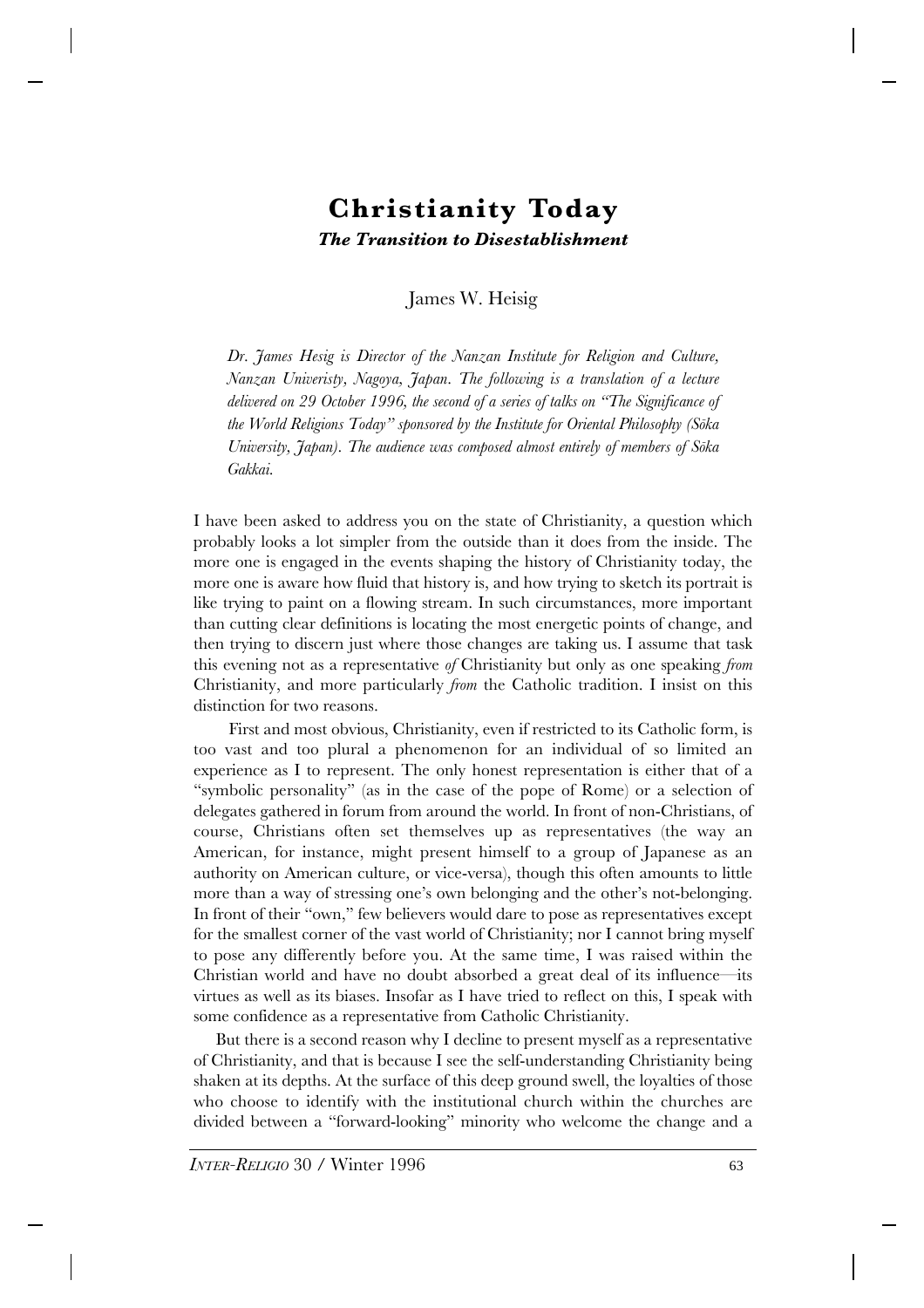"backward-looking" majority who regret it. I will explain these terms later, but for now it is enough to remark that I wish to identify myself with the minority view and it is from that part of the tradition that I speak.

The tone of what I shall have to say, as I am only too aware, is in the key of *fin de siècle,* and to some extent shares in the mystique that the dawn of a new millennium works on us. It puts questions to us we might not otherwise think of, questions about our most treasured traditions and moral values, and perhaps, too, makes major upheavals seem more plausible than they might otherwise seem. I myself have no particular prophetic gifts, but the growing sense of readiness for prophecy is very much in my mind as I take a quick rush through Christian history in order to sketch for you an outline of the transition to disestablishment I see taking hold in Christianity today.

## CHRISTIAN FASCINATION WITH THE MILLENNIUM

For Christians, movements greeting the end of the world or the dawn of a new age are nothing new. Already among the earliest disciples of Jesus we find the belief that the world would end within their own lifetime—a belief that found its way into the records of Jesus' own teachings. The postponement of the event to the "end of time" is echoed strongly in the visions of the Apocalypse, a book which has excited the imagination throughout Christianity's long history and given rise to the most outlandish predictions and interpretations of events in the secular world. Figures from Hitler to the Pope of Rome to Henry Kissinger have been identified as the antichrist and beast of the apocalypse.<sup>1</sup>

At the end of the twelfth century in Christian Europe, in the time of the Holy Roman Emperor Henry VI, a number of fanatical groups rose up proclaiming the dawn of a "Third Age." The idea was that after the First Age of the Old Testament (the Age of the Father, or Law) and the Second Age of the New Testament (the Age of the Son, or of Grace), the Age of the Spirit and of spiritual insight would escort history into its apotheosis. Behind it all stood a visionary named Joachim of Fiore (1135–1202), who had proclaimed the dawn of an *Ecclesia Spiritualis* which would usher in the age of John the evangelist and outlast the church that traced its lineage back to Peter the apostle. At first encouraged by civil and church authorities, Joachim was later condemned as a heretic, though others continued to revere him as a saint. His ideas on the movement of history were influential from the thirteenth to the sixteenth century. Witness the fact, for example, that fulfillment of his prophecy regarding two new spiritual orders that would lead the church into the Third Age was claimed in the following centuries first by the Franciscans, then by Dominicans, Augustinians, and even by the Jesuits. The Holy Roman Empire itself, begun in 800 by Charlemagne, did not in fact end until 1806, with Napoleon's victory at Jena. The night before that battle, Hegel completed his *Phenomenology of Mind* which ends, appropriately, with a scheme reminiscent of Joachim of Fiori's announcement of a New Age of the Spirit to complete the Ages of the Father and the Son.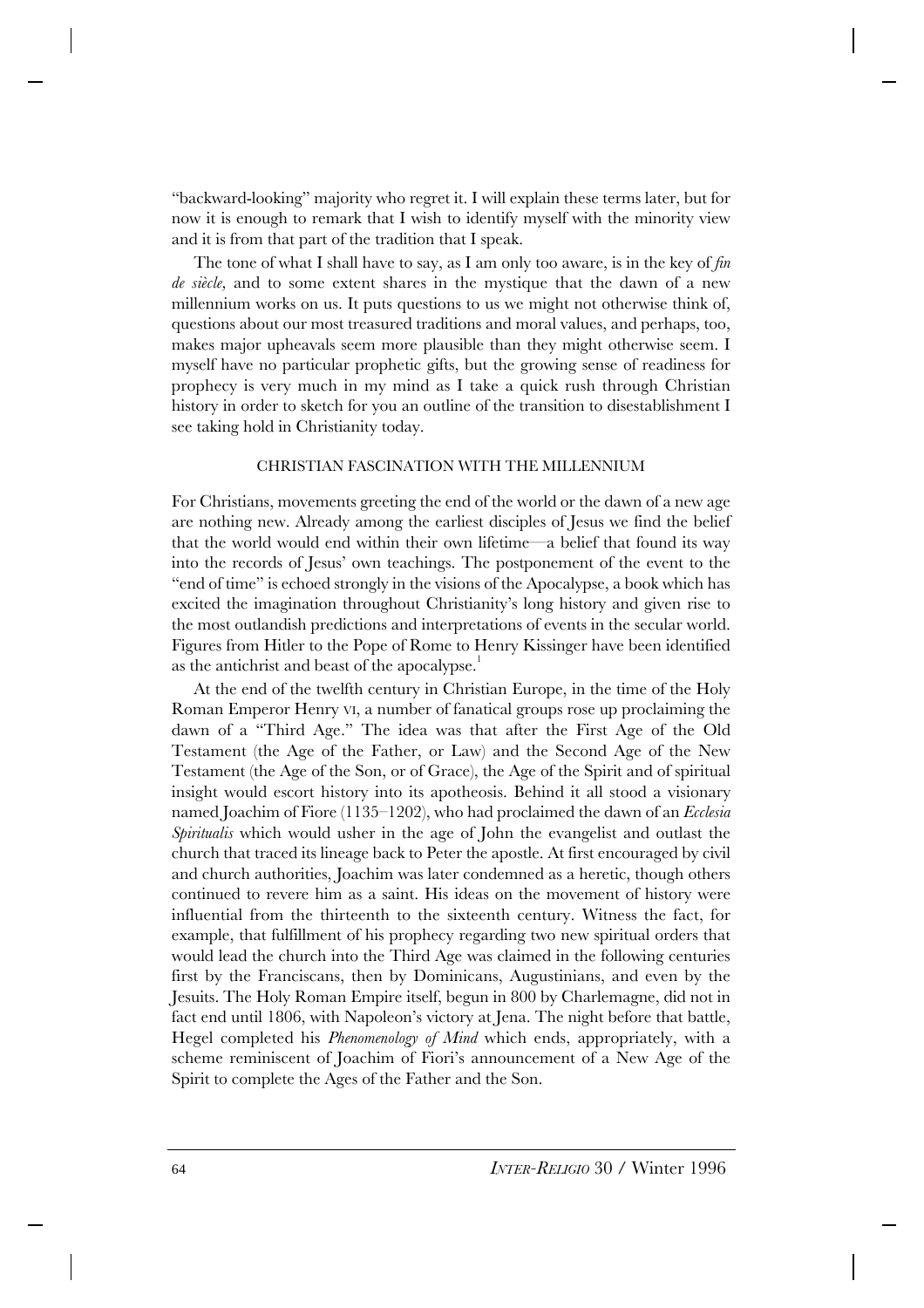At the end of the fifteenth century Columbus proclaimed America the land of the millennium. He insisted to Ferdinand and Isabella that he had mapped his voyage in Isaiah 11:10–12. The cartographer Amerigo Vespucci, writing to Lorenzo de Medici, speaks of America (or what would later be so named in his honor) as a "New World." It was only natural that the explorers who set out to claim the new territories for the crown would be accompanied by Christian missionaries to conquer the heart of its peoples for Catholicism.

In the early seventeenth century, Protestant scholars returned to the faith of the first Christians and their belief that Christ would come not to end time but to bring about the golden age and the millennium. With the advance of the European Enlightenment, this came to be identified with belief in progress.

In the 1960s in the United States, at the height of a movement of religious awareness, millennialism found its way into serious theology with the death-of-God theology of Thomas Altizer, who picked up on Hegel's idea of the dawning of a new age of "self-consciousness of Spirit," and has carried this theme consistently through his writings to this day. And today, of course, millennial cults and prophecies are already tripping over one another for the attention of the religiously gullible, and we can expect more of the same in the years to come.

In literal terms, these movements and interpretations have all proved wrong. But at the same time, they show a certain sensitivity to the fact that changes—even sea changes—do take place, and are mirrored in religious fanaticism as well as, if not better than, anywhere else. Thus while there will no doubt be a great deal of nonsense to repudiate in the years to come, this does not mean that we must simply dispense with the idea that Christianity is at the dawn of a new age.

# CHRISTIANITY AT THE DAWN OF A NEW AGE

In a gesture that seems to run counter to what is going on in the Catholic Church at large, the Vatican has already announced preparations to celebrate the twothousandth birthday of Christianity. The highest echelons of Catholic leadership have fallen badly out of touch with the spirit of the age, which it condemns as secular and misguided, with the result that those who breathe that spirit most energetically have come to think of the Catholic tradition as too narrow a receptacle for the religious consciousness of today. I will consider this in more detail later, but first I would like to take a quick rush through the two thousand years of Christian history in order to clarify what I see as the emergence of a new stage in that story.

# *1. THE TEACHINGS OF CHRIST*

The first stage, obviously, was that of *Jesus' teaching.* Though we may never come to a clear picture of precisely what constitutes Jesus' own contribution and how much was added later, there is a substantial agreement on the main teachings, and also on the fact that, later interpretations and developments aside, there is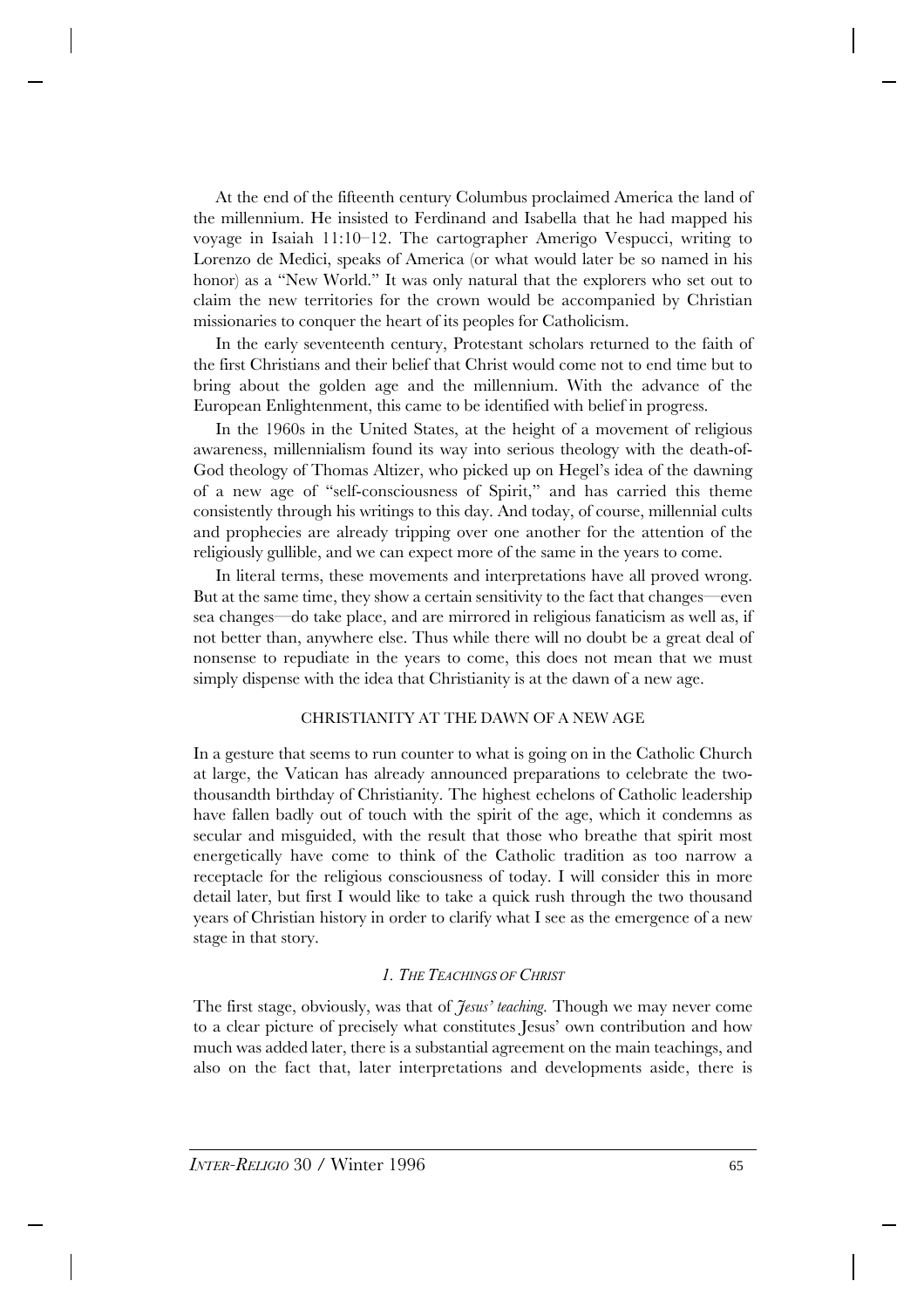something of universal appeal in those teachings. Even the iconoclast Nietzsche maintained enough sympathy towards Jesus to proclaim that "there was only one Christian—and he died on the cross!"<sup>2</sup>

To be sure, it was only after Jesus' death that his teachings were institutionalized, and hence altered to justify that institutionalization. Nietzsche's point was not merely to draw a distinction between Christ and Christianity in order to pass judgment on the latter, but also to stress the fact that the teachings of Jesus that have come down to us were worked over by the evangelists and are thus forever lost to us in their original form. No doubt a variety of motivations in the early church contributed to the way Jesus and his ideas were remembered. But if there is no Jesus without the Christian community, neither is there any Christian community without Jesus. During the next formative period of Christianity, this mutuality was to be overshadowed by other concerns.

#### *2. CHRISTIANISM*

The second stage, *Christianism* (a word that rings unfamiliar in English but is still used in modern romance languages to indicate "Christianity" in general), is marked by the transformation of the teachings of Christ into a systematization of doctrines, practices, and structures. The coordination of the teachings into a more or less consistent body of doctrines, which began already in the first generation after the death of Jesus, was marked by an immense variety of opinion and very little uniformity. As the findings of the scrolls of Nag Hammadi have continued to show us, hardly any of the major traits that have separated the Christian churches and sects from one another in later history are not represented there. Indeed, a fair portion of the ideas that were later to be condemned as heresy were also present there.

What is more, this pluriformity spread beyond the teachings to include patterns for organization of the Christian communities. Some early leaders, like James the brother of Jesus, wanted to set religious leadership up along family lines. Even after his execution, this family principle remained around for a time, as witnessed in Jewish-Christian refugee churches after the fall of Jerusalem in 70 CE which were led by cousins of Jesus. More important, as it happened, was the idea of the primary of Peter, based on the fact that he was the first witness of the Resurrection. In line with this mode, the three major apostles—Peter, James, and John—were all thought of as holding leading position in the community, with the other Apostles following in importance. The churches of the Diaspora outside of Palestine showed similar variety of structure. Some followed the Jewish synagogue principle of leadership through elders. Others had charismatic or spiritually influential figures and prophets as leaders. Still others had leaders elected by the congregation. In the midst of this great variety, the one unifying element, for both doctrine and organization, was the image of the resurrected Lord which brought the two together in a basic teaching. The whole community was envisaged as a single "body" that neither local differences nor the death of any particular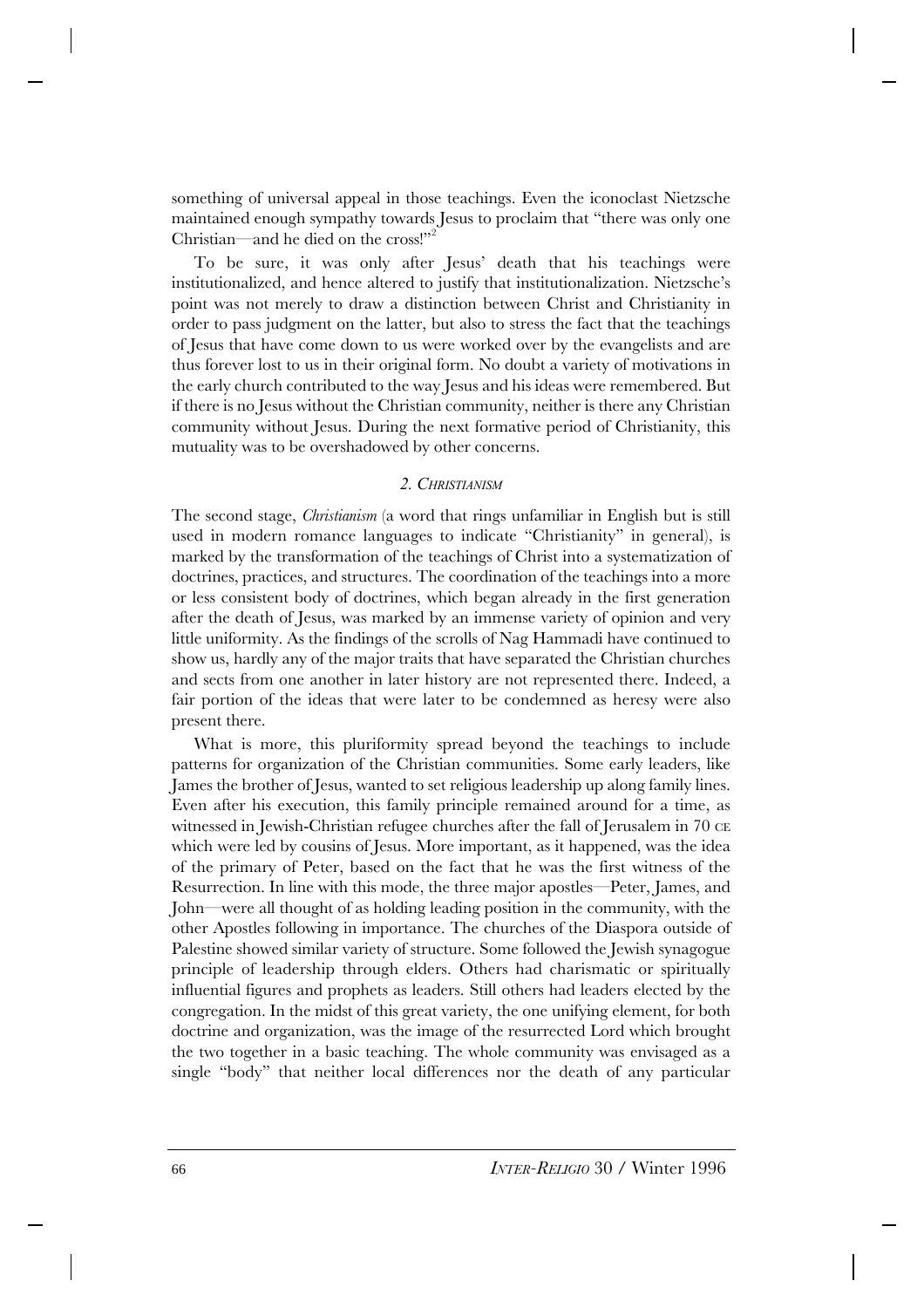individuals could break up. This was symbolized in the key ritual of the Eucharistic meal.

But uniformity in structure and doctrine gradually came into force, marking the culmination of this second stage with the birth of what we now know as the hierarchical Church. This development was stimulated not only in reaction to the persecution of the Christian communities by the Roman authorities, but also by dissent in matters of organization and doctrine within the communities. Organizationally, Christianity settled on a hierarchical structure in the course of the second century. The Bishops led the worship services and administered the wealth of the churches. Doctrinally, disagreement with the Gnostic Christians served to solidify official doctrine and to eliminate nonconformity. In fact, this was done so effectively that virtually all we knew about the Gnostics until recently was by way of resume appearing in Christian attacks against them.

In any case, the clarification of doctrine and organization meant not only that tradition had been established, but that the pieces were in place for another major transition, a transition that would seal the fate of pluriformity in doctrine and structure for a thousand years.

## *3. CHRISTENDOM*

The third stage, that of *Christendom*, shows the emergence of Christianity as a mode of civilization associated with the assumption of secular power. It is marked by two watershed events.

The first watershed was the conversion of Constantine the Great to Christianity in the early fourth century. (He was only formally baptized, however, shortly before his death.) In 313 Constantine proclaimed tolerance for the Christians and thereafter worked actively to transform the Roman empire into a Christian state, thus preparing the way for a distinctively Christian Western and Byzantine medieval culture. The result was that the church was set within the boundaries of the Roman Empire, and that Christian apocalyptic expectations all but disappeared. Christendom*,* triumphant against persecution, now aligned itself with secular powers to become an earthly institution committed to maintain order in society.

The second watershed event is the crowning of Charlemagne, King of the Franks, as Roman Emperor by Pope Leo III in 800. (He had already been crowned King of the Franks at age twelve by Pope Zacharias, thus settling a political dispute.) By the fifth century, the title of Roman Emperor had lapsed, but with its reinstatement the secular power of Christendom was sealed for the remainder of the middle ages. Modern historians speak of this as the "Holy Roman Empire" (a term that actually dates only from the mid-thirteenth century, though was never officially used), which lasted for fully a thousand years.

The transition to Christendom was a major shift for Christianity. In place of a multiformity of church structures, a uniform episcopal constitution anchored in imperial law took over. In place of a diversity of creeds, a uniform, imperial confession of faith (the Nicene Creed, still read today, which was settled at a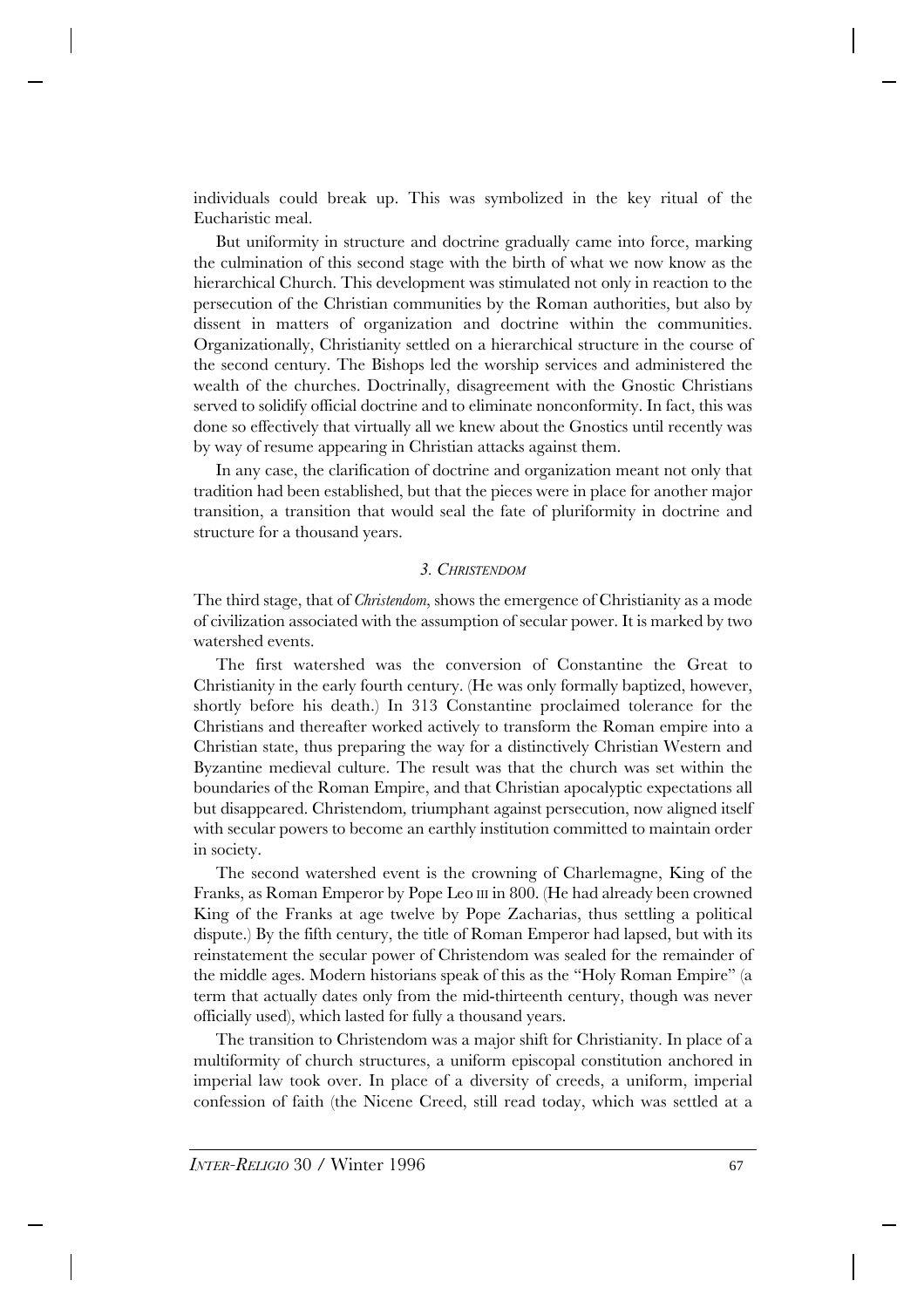council convened in 325 by Charlemagne) was enforced as legally valid for all churches of the empire. In fact, it was in the early fourth century that the word "orthodoxy" was introduced by the Greek fathers. A uniform, officially sanctioned liturgy replaced former diversity. Monasticism was also standardized.

This new uniformity was not created out of nothing; it was built on the rubble of an earlier and very different idea of Christian unity. The imperially unified church came to be delineated by the territorial boundaries of the Roman Empire. Every deviation from orthodoxy (which was fixed at imperial synods) was considered a deviation from public order. Not surprisingly, missionary activity outside of imperial territories, first among Christians living in Asian lands, met with national and political opposition to the identification of the Church as a Roman imperial institution.

In the ninth century, with the Carolingian Empire, the process was repeated within the Germanic-Roman areas. In the monastic sphere, Italian Benedictine forms defeated the pluriformity that had existed in Celtic-Scotch-Irish origins and those of Asia Minor origins. A uniform Roman liturgy replaced the multiformity of the French, Spanish, and Ambrosian liturgies, all enforced by imperial councils. The use of the Latin language was enforced from the third century (a custom that was rescinded in Catholicism only in 1962). Political guarantees for the unity of Christendom was carried out by Spanish, Portuguese, and French missionaries during the conquest of the Americas in the sixteenth century.

Neither the Orthodox schism of the eleventh century nor the Protestant reformation of the sixteenth century did much to alter this pattern. While these revolutions may have contributed to the weakening of the secular power of Roman Catholicism, they did not make any attempt to break with the ideal of Christendom or to forego all secular power for themselves, such as they had at the respective periods of their breaks from Rome.

#### *4. CHRISTIAN RELIGION*

The fourth stage belongs to our more recent past and marks the transition away from Christendom and towards seeing *Christianity as a religion,* as one religion in a multireligious world. If we were to single out a pivotal event for this turn, it would have to be the appearance of Darwin's *Origins of the Species* in 1859. In the wake of its publication, which challenged with all the authority of scientific rigor the idea of world created out of nothing by divine edict and the direct creation of human beings in an already completed world, Western intellectuals took to looking at the evolution of everything from human consciousness to social structures. The "human" sciences of religion, anthropology, sociology, and psychology all grew up at this time. In this tempest of ideas, Christianity could no longer be seen as a single, superior, divinely instituted religion, but only as one among many, and in great part a cultural phenomenon that grew and evolved out of history.

Although the Holy Roman Empire, and with it the age of Christendom, came to an end with Napoleon, Christianity's commitment to institutional strength did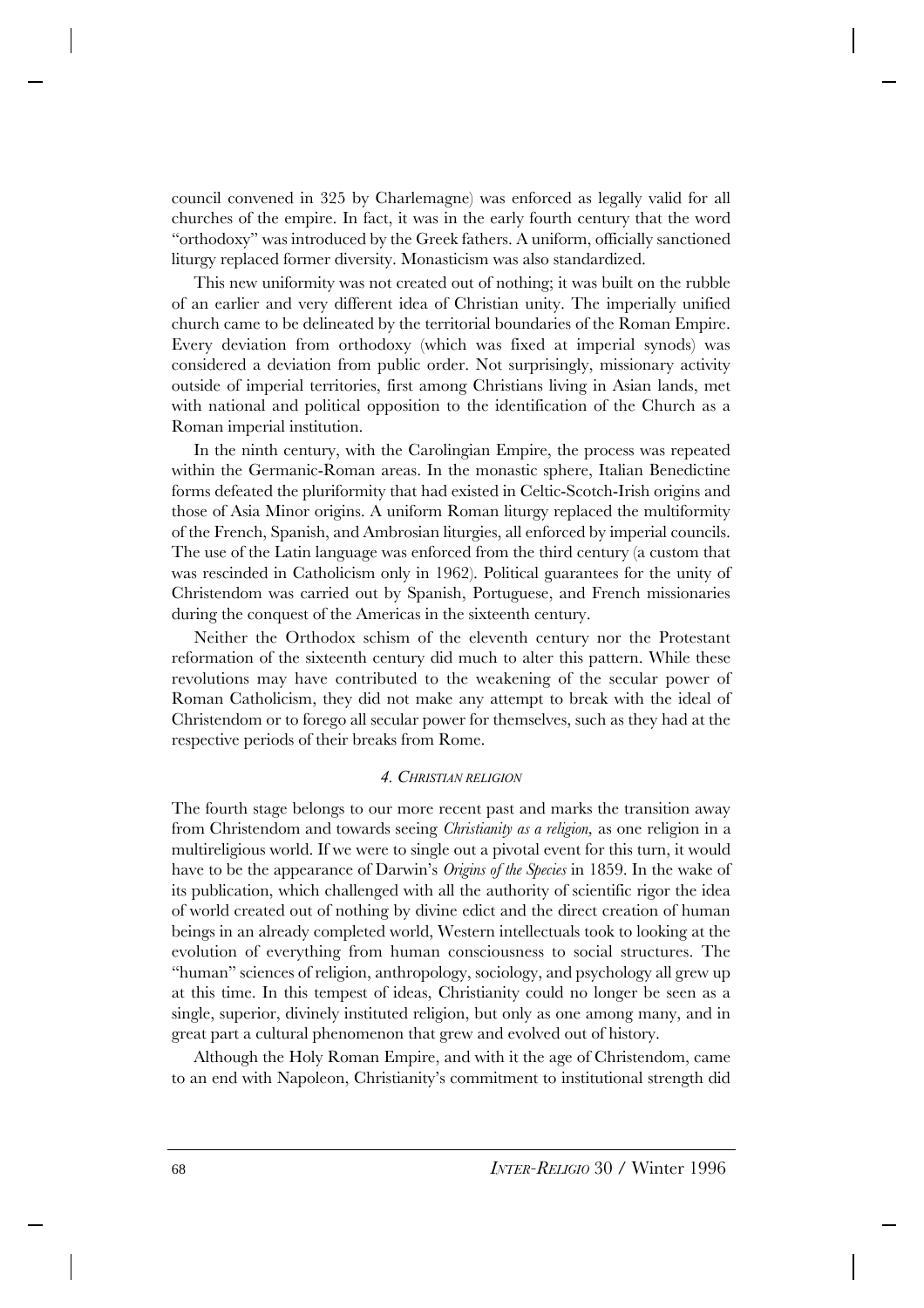not. Deprived of much of its secular power, the Roman Catholic Church was not ready simply to let go of the self-understanding that had grown up in the previous millennium. Nor has it ever been ready to do so. Its achievements during this time were, of course, immensely important to Western in particular and to the shape of world history in general, and it was on this basis that elements of Christendom have survived down to our own day.

This does not mean that Christianity was merely a passive victim, stripped against its will of a former glory. Positive steps to rethink its new role were taken in the first great wave of activity in the nineteenth century thorough a new missionary movement, first among the Protestants and then among the Catholics. In place of the sword of the conquers of the New World, culture became the nineteenth-century weapon of choice. The sewing machine in India and the bicycle in China were introductions of the missionaries who saw them as useful cathechetical aids. Convinced of the superiority of their culture and science, missionaries set out to colonize the world for the Christian religion, transplanting Western church structures and philosophic assumptions in the countries of Africa and Asia that remain to this day.

Christianity's self-understanding as a world religion followed the pattern of the West's understanding of itself as a world culture. It remained forever *the* religion, before which all others were false or at best incomplete. The rights of truth over falsehood had of course shifted from what they had been in the past. During the renaissance, Catholics who opposed the "divine right" of pontifical states were excommunicated. And back in the middle ages those who denied the right to torture heretics were also accused of heresy. No Catholic in the nineteenth century felt obliged by these laws and injunctions of Christendom, of course. But they did feel obliged to support the internal structures that remained as definitive for Christian religion—from papal nuncios to canon law to encyclicals and ecumenical councils.

Both within Catholicism and across the spectrum of Christianity as a whole, the consequences of this shift from Christendom to religion are still rippling in the Christian pond. Even so, there is sufficient consensus among Christian believers throughout the world to suggest that the pieces are in place for another major change, namely, a massive turn away from the vestiges of Christendom that linger in the self-understanding of Christianity as a religion. For the better part of this century, the critique of the Danish philosopher Soren Kierkegaard against the lingering vestiges of "Christendom" in Christian religious consciousness have rung true and inspired theologians, poets, dramatists, and philosophers of all stripes to hasten the coming. Not surprisingly, keepers of the structures of Christendom have remained intransigent in clinging to what can only be a lost cause. The signs are too many and too widespread to deny that a fourth stage of Christianity is already upon us.

### *5. CHRISTIANNESS*

The final stage, an era whose dawn, as I said, has already come, we might call with the Catalan philosopher of religion Raimon Panikkar, *Christianness*. By this I mean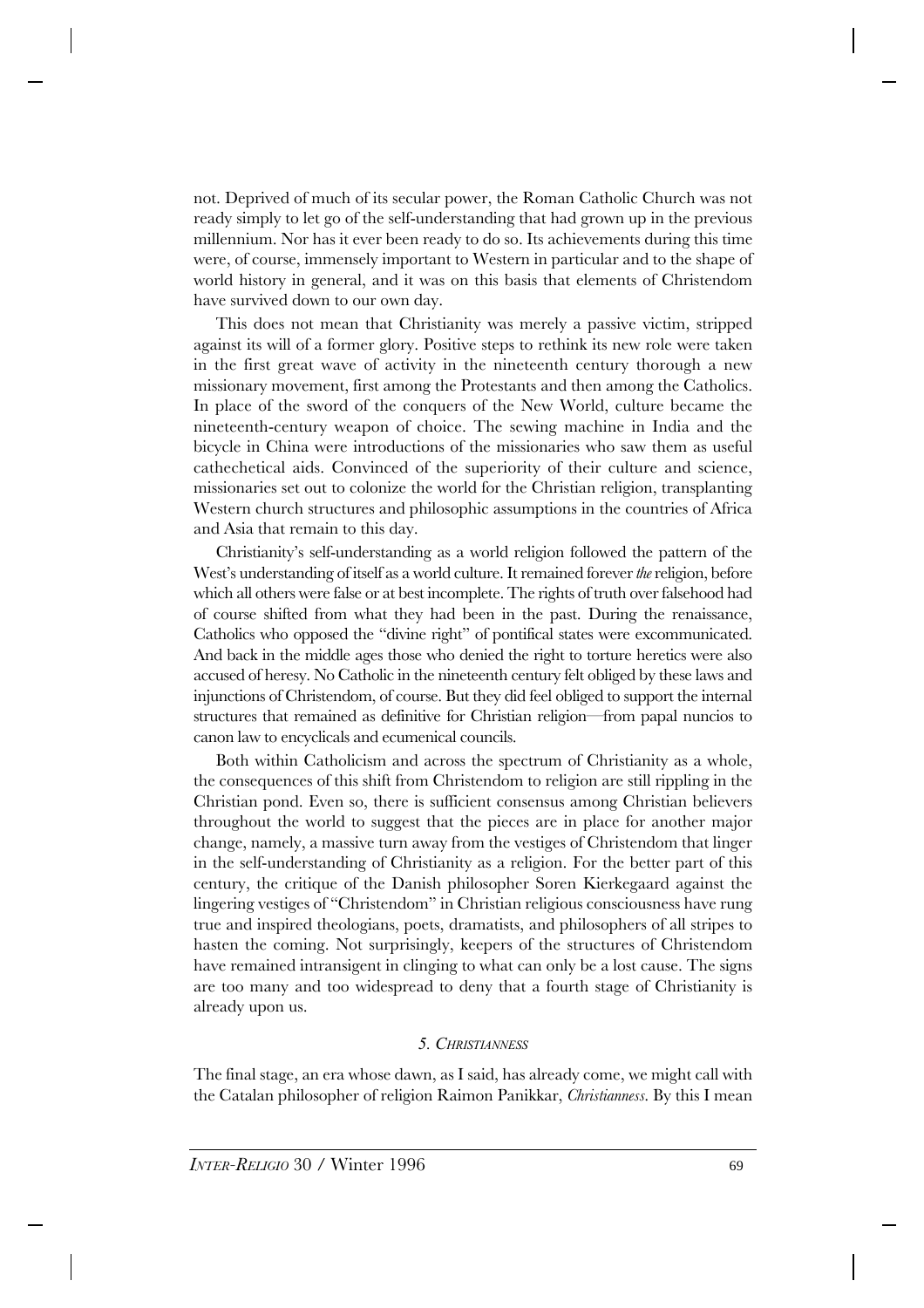a personal form of religious consciousness that identifies itself as Christian without belonging to a particular ecclesiastical institution. There are two modes to Christianness, both essential for this stage to have its full meaning.

The first mode is internal to Christianity. In an earlier age, one could hardly call oneself Christian without belonging to Christendom. With the European enlightenment, this identification began to be eroded, and this process of disassociation continued through the rise of science, technology, communications, and travel, until today more and more Christians are open to seeing themselves as Christian in view of some sort of "Christianness" rather than of any particular affiliation. This does not entail that Christianity be simply privatized as a matter for the individual alone. I am speaking in this first case of identifying oneself with the community of the Christian heritage in a self-critical way, confessing belief in the teachings of Jesus without extending that belief to the current forms of the Christian establishment.

Whatever the intentions of the individuals who assume such a belief, its spread neither requires nor encourages the abolition of Christian institutions altogether. The defining trait of disestablished Christianity is merely a distancing of oneself from interest in the preservation or reform of the institutional Church, or at least from identifying it as the primary meaning of "church." My perception is that belonging to Christendom, whether in its conservative or reformist branches, is not an issue for the majority of Christian believers today. This does not imply a lack of concern with the political or social order, though there are forms of this Christianness that do so neglect it. Nor does it imply that the existing institution is beyond preservation and reform. It simply means that for the first time since the first century of Christianism, disestablished faith is no longer considered by great numbers of Christians an impediment to considering oneself fully Christian. Tradition retains its importance, but only selectively. Or more precisely, the principles of selection, which are always part of the preservation of tradition, are being viewed differently.

On the positive side, this internal mode of confession of Christian faith as a personal choice means adopting a Christ-consciousness in which Christ is the central symbol of one's life. This, too, is part of the sociological fact that the church is no longer one with ecclesiastical institutions. But it is more than a fact; it is a deed in the making. And this deed is more than the polishing of private consciousness. It also shows up in Latin America and to some extent in countries like the Philippines in the building of alternative "grass-roots" communities not only to relocate institutional affiliation, but to save spirituality from the dangerous preoccupation with self which liberation theology has struggled to point out. Once again, the relationship between the new stage and the former stage is one of criticism, not of total erasure.

Panikkar puts the shift to Christianness this way:

There is undoubtedly in the world today a certain crisis of Christian identity. Although there are revivalist movements going back to the ideal of a modernized Christendom and other more theological tendencies striving for a reformed Christianity [i.e, as a religion], there is a growing number of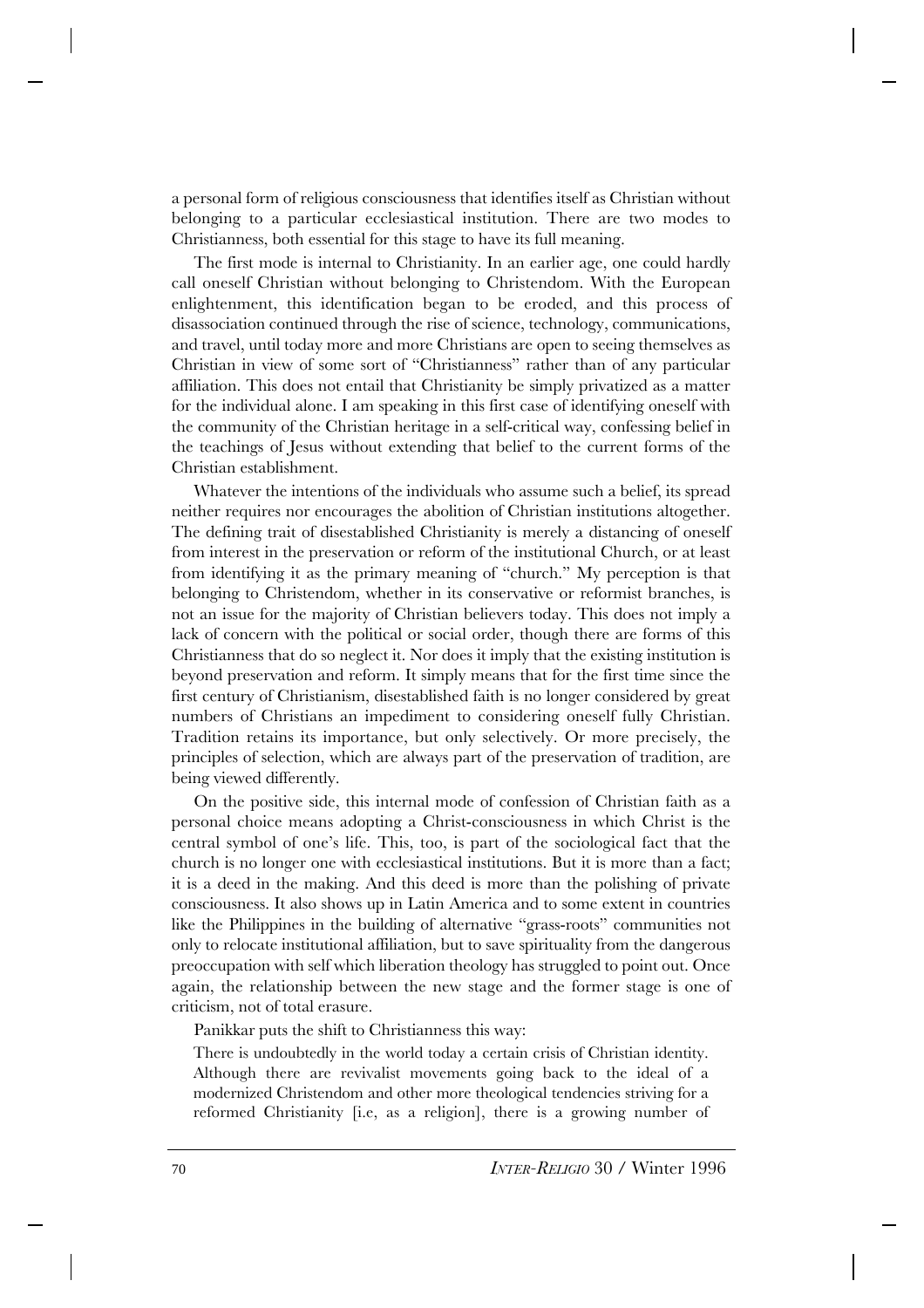responsible persons who struggle to articulate a genuine Christian confession without being totally conditioned by the historical burden of the past and by the doctrinal strictures of tradition. They do not sponsor a privatization of Christian identity, although sometimes they are almost forced to it. They sponsor an exteriorization of their Christian identity that is the fruit more of inner experience than of historical and doctrinal intertias. More or less consciously aware that the world is undergoing a mutation, they are attempting to live this change at its deepest—that is, at the religious level of their consciousness and consciences. In simpler terms, a substantial number of contemporary Christians want to be religious, believers, and even Christians—but without the "contaminations" that they feel have been attached to those names.<sup>3</sup>

Christianness, however, is not something restricted to the consciousness of those who see Christ as their primary symbol of meaning for life. There is a second and no less important mode of Christianness, one which takes the Christian religion not only beyond the walls of ecclesiastical institutions, but beyond the frontiers of the primacy of Christ. For the turn from Christianity as a religion to Christianness also opens the possibility of those in other religions converting to Christianity without forsaking their own primary symbols or even their institutional affiliation. Conversely, it opens the possibility of Christians inheriting the religious riches of other religions, such as Buddhism and Islam, not as mere ideas, but into their own religious consciousness and practice. In short, the transition to Christianness does not do away with the Christian mission but alters its nature from a confrontation between religions to a synthesis within personal religious consciousness.

## A CLASH OF VISIONS

It is premature to define this Christianness. What we can do is point to the contradictions and confrontations that accompany its birth, like the play of light and darkness meeting each other at dawn, in order to see more clear and decide on our own participation. For I believe it is not, in the end, something merely Christianity is engaged in, but something that Christianity is being swept up in—namely the birth of a new vision of reality within a tired and suffocating global civilization. I will single out a number of problems characteristic of present-day Christianity, in particular Catholicism, in which we can see Christianness taking shape. I will define these problems in terms of an antagonism of opposites.

Put in the most general of terms, I see two fundamental orientations at work within Christianity today, facing individual believers with a choice. It is not a dead choice about interpreting something from the past; it is a problem that has taken hold of us *in our belief.* In the measure in which we consider ourselves Christian, we are compelled towards it. It is, moreover, a momentous choice, one that affects the meaning of life and the role of religion in it. For Christians, this live, forced, momentous option has to do with how we face the coming millennium.

As I mentioned at the outset, the third millennium wears an aura of mystique that is enhanced by the great changes going on in religious consciousness in our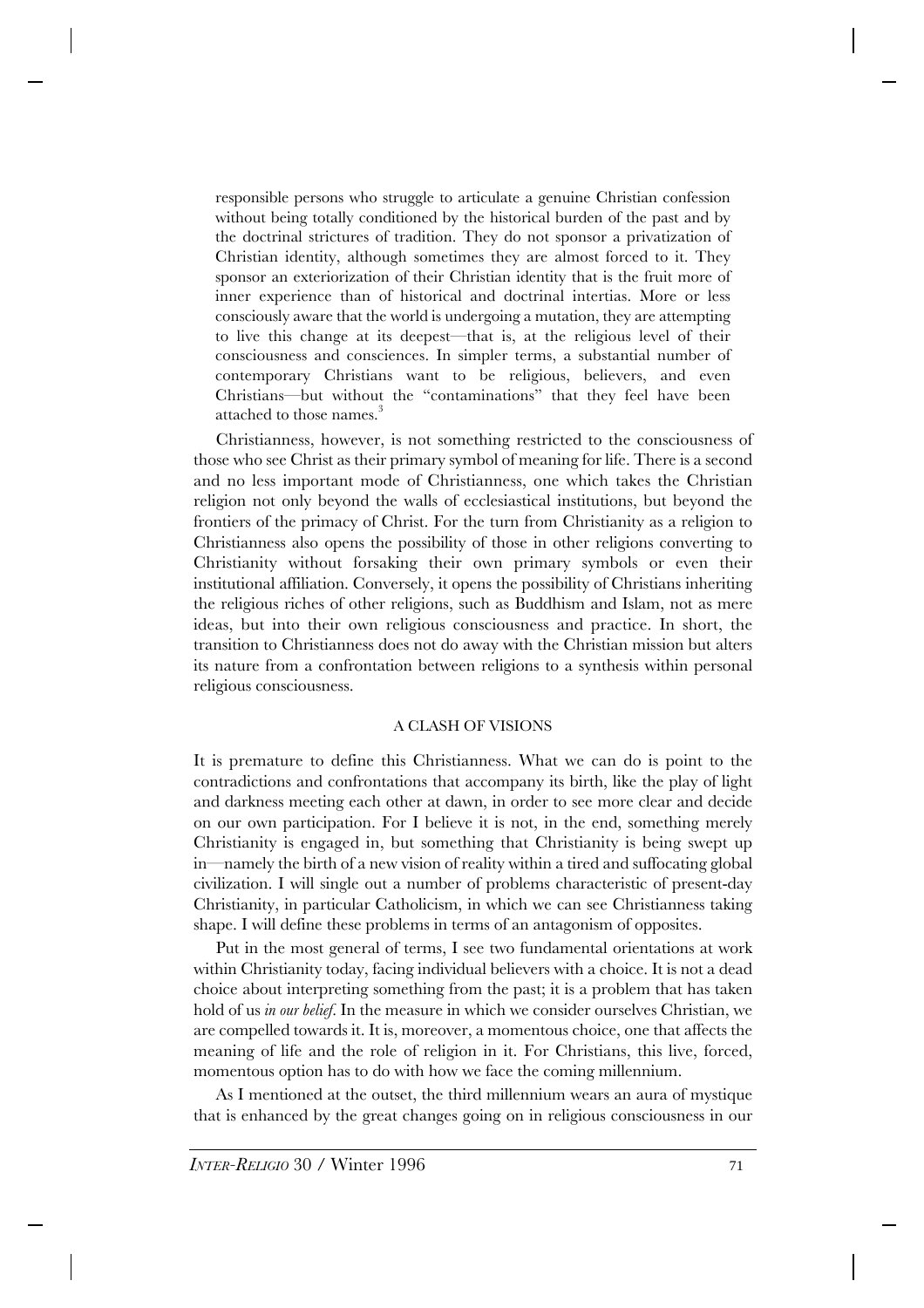own day. Within Christian religion—that is to say, the realm out of which I believe Christianness is coming to birth—one finds people orienting themselves to this change in quite different ways. At one extreme are those who walk into the future backwards, and at the other, those who walk into the future head on. Although I shall align my sympathies here with the emergence of Christianness and its vision towards the future, I do not mean to identify entirely with either of the opposing positions I am about to distinguish. I set them up as extremes only to draw a spectrum along which one can identify one's own position. In the end, it is a question of orientation, not of a fixed stance.

By walking backwards, I mean facing the future with one's sight riveted on the past. One wants always to have the security of knowing where one has come from and of never losing sight of what has been accomplished in the past. New experiences are "backed into" with the models, assumptions, and expectations that one is already familiar with. The important values of history lie *behind* us, in what *has been.* This is hardly an attitude peculiar to stubborn, dogmatic religious institutions. The history of civilization's appropriation of tools, as Marshall MacLuhan pointed out so effectively a generation and more ago, shows us something similar. Technological innovations are met with habits of the technology they replace. In the sphere of religion, new adventures of the spirit are being measured by the yardstick of existing institutions, which only accents the differences and blinds one to the possibility of something radically new happening to the way Christianity establishes itself in human society.

By walking head on into the future, in contrast, I mean not being detained by the past, and indeed preferring to break with as much of it as necessary in order to create something new. The important values of history lie *ahead* of us, in what I will *be*. Insofar as this attitude is embraced unconsciously, the danger of traditional models surviving is in new dress, of course present. But insofar as the future is novel in a comprehensive sense, sooner or later it will have to find some way to embrace the past.

In either case, more and more Christian believers find themselves faced with this choice of orientation at the end of the century. The poles never so far apart, the numbers huddling in between have never been so numerous. The nature of the choice precludes a legislated response. In the end, it is up to each individual to invest feelings, imagination, and energies into the orientation of belief. The phenomena I am about to explain may be clearest in Europe and the Americas, where the confidence of standing up to the establishment in all its form is inbred in the establishment itself, but there are signs that this mood is coming to expression throughout the Christian world, including its other reaches in Japan.

## *RELIGIOUS EXPERIENCE: NEW-AGE SPIRITUALITIES VS. INSTITUTION*

As noted above, the mistrust of institutions is at an all-time high within Catholic Christianity. There are many signs of this, including the familiar rebellion against structures and attempts at overturning them. But there is a new index which is still more threatening to the institution and foreboding of a change in Catholicism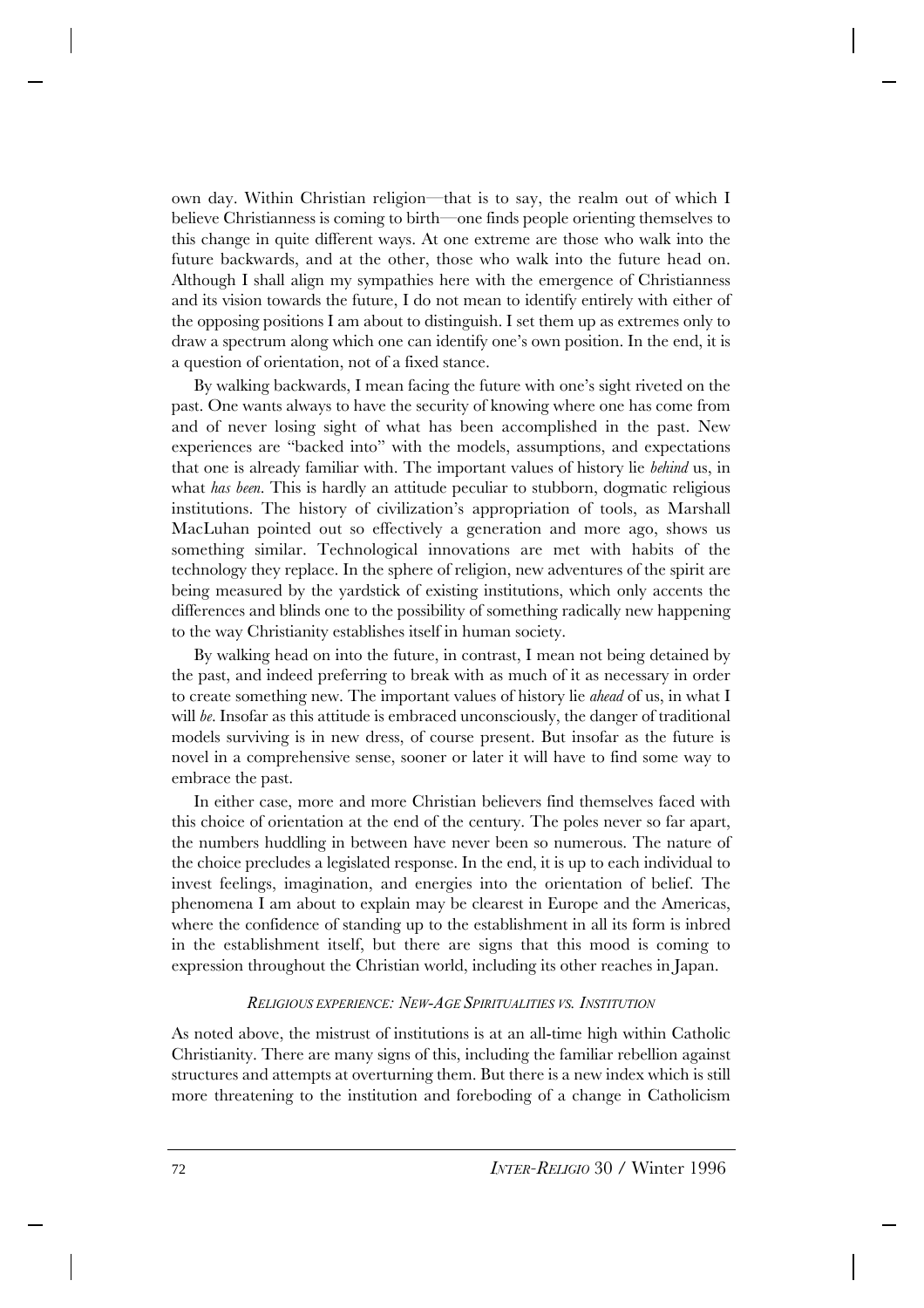itself: indifference. This is not an indifference that extends to religion in general, however, in that energies once devoted to the establishment are being deliberately rechanneled into a concern with personal religious experience.

Throughout its history, Christianity has nourished, deliberately, a distrust of religious experience. The *contemplatio* of the middle ages which encouraged discovery of God within and union with the divine led to opinions that often incurred condemnation and excommunication. Later ages, which saw the need to recognize what is of value in this tendency and yet to keep it at arm's length from mainstream Christianity, came to speak of it as "mysticism." The same Eckhart whose writings were condemned in his own lifetime—and to this day his condemnation has not been repealed by the Vatican—has become a hero of modern spirituality. Moreover, one sees a rediscovery of interest in the "love mysticism" of Hadewijch and Jan van Ruusbroec, as well as in the esoteric tradition that includes everything from witchcraft to alchemy, Christian and otherwise. In all of this, one sees a longing for direct religious experience, and by implication for direct contact with a Reality that has been imprisoned behind the iron bars of sacred texts and official doctrine.

There is much to applaud in such longing; but there is also something distressing about the so-called "new age spirituality" in Christianity (my impression is that it is strongest among those from the Catholic background) and about the industry that has arisen to feed on it. The interest in direct-access religious experience aimed at self-discovery and self-fulfillment, is no doubt an index of frustration with the intransigence and reactionary attitude of the organized churches. But it is also a sign of a epidemic of spiritual immaturity that afflicts our times. For one thing, the stress on personalism focuses on improving the quality of life of individuals, not of communities. Their optimism of "empowerment" and "transformation" is more a resignation to structural social evils than a real resistance. Taichi, art therapy, enneagrams, spiritual journals, Feldenkreis movement, psychosynthesis, body therapy, eco-spiritualities. It rejects institutional boundaries and standards both from religion and from science. As that keen observer of Catholic spirituality Eugene Kennedy has remarked recently, "this intense activity could not exist without the institutional Catholicism from whose groaning structures they provide seasonal escape…. This is nothing by McSpirituality, junk food for the soul.... It is Disneyland posing as Chartres."<sup>4</sup>

Obviously, this is not the whole picture of spirituality, but it is among the strongest energies in Catholicism today. The spiritual classics of the West are gathering dust while popularist manuals offering to "change your life" are taking their place for more and more people, including a sizable number of clergy and religious.

If religious maturity is not guaranteed by strong, impregnable institutions, neither is it the fruit of preoccupation with self-fulfillment. It is finally not about finding the self and enhancing its qualities but about seeing through the self and losing it. Nevertheless, it seems to me that the longing for direct religious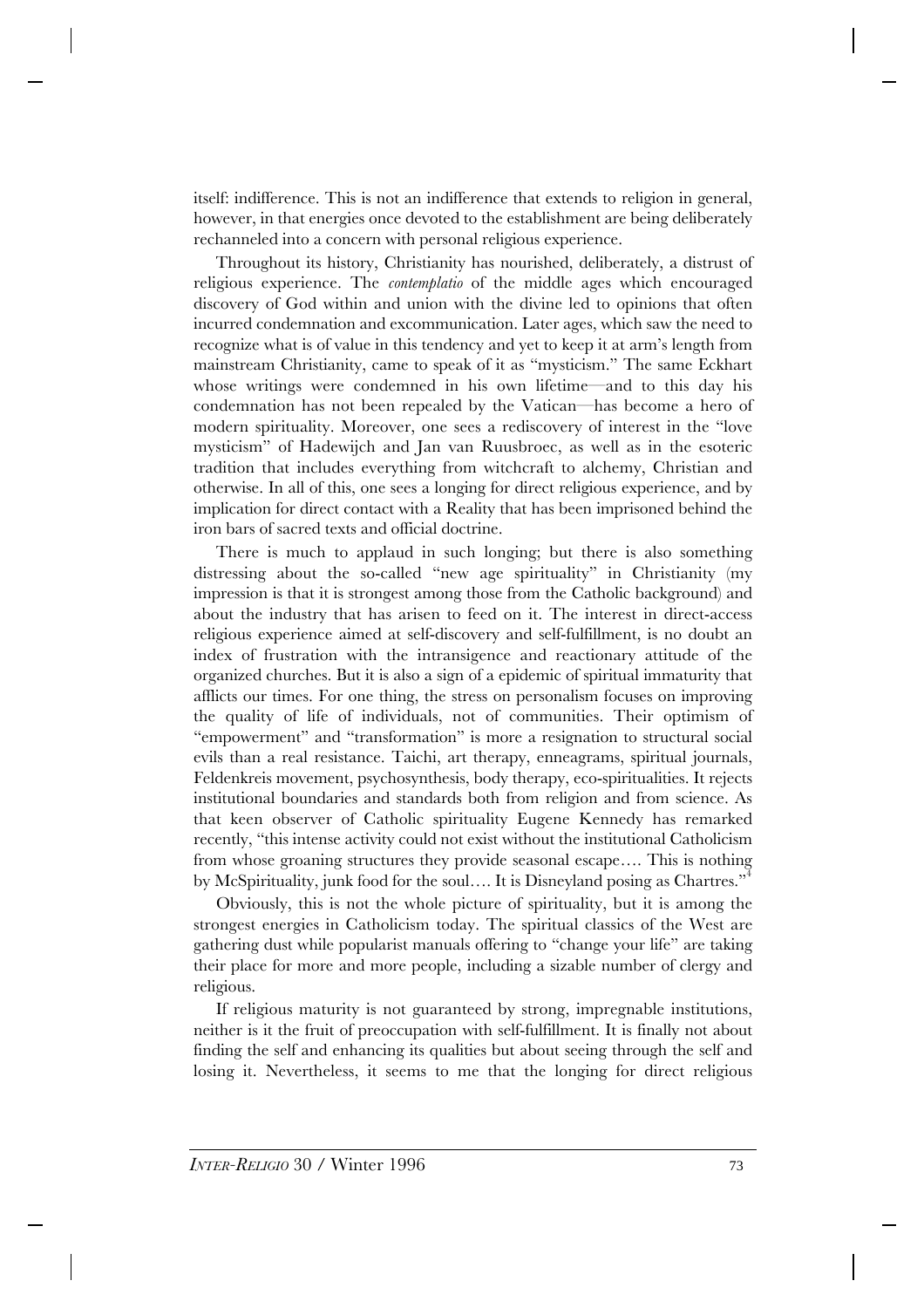experience does serve to heighten the atmosphere in which Christianness is coming to birth. Neither self-centered spiritualities not institutional intransigence do justice to the spirit of our times; they are both, ultimately, alternative ways of dropping out. Perhaps this is why the antagonism between the two rarely erupts into open confrontation. It is an antagonism of indifference. While the former continues to look to the past, the latter look less to the future than to themselves. The coming age of Christianness demands a revolution in spirituality, a maturing beyond these first steps to a vision that looks ahead and outside of the seer. I use the word "maturity" deliberately, because I continue to believe that it is out of the spiritual energies being dissipated on self-preoccupation that such a new spirituality will arise. This maturity is being prompted by other concerns, a number of which we will take up next.

## *INTERRELIGIOSITY: FUNDAMENTALISM VS. DIALOGUE*

The Dalai Lama remarked in a session I attended last summer that "today and in the near future, there are two alternatives: fundamentalism or interreligious dialogue." This is, to the best of my knowledge, the first time in history that a religious figure of his stature has made such a statement. While it may not represent the view of the masses of Buddhist believers, let alone of Tibetan Buddhists, it does, I believe, point to interreligiosity as an important ingredient in the spirituality that lies ahead for us.

The contrasting attitudes to other religions signalled by the terms fundamentalism and interreligious dialogue is very much alive in Christianity. There is a whole range of meanings carried by the term "fundamentalism," but in the Christian context I take it to mean basically the following: that the Christian tradition has in its possession texts that constitute the truth of God's salvific plan for all of creation and its sole complete source of reference; that these texts are without error and cannot be contradicted by discoveries of science or human experience of any kind; and that no other religion can lead to truth or salvation except it succumb to belief in these texts. In essentials, it is committed to walking backwards into all futures, including our own.

Dialogue, on the other hand, begins from a commitment to the plurality of religious ways and the development of religious truth. It does not imply a relativism of all religious ways—clearly some are better than others or wiser than others—nor does it deny the right of a body of religious truth to claim absoluteness for itself. What it does say is simply that all religious ways are "on the way," developing, imperfect grasps of their own truth, and that hence a plurality of absolute religious claims need not end in a battle for conversion of each other's members, but can lead to the ongoing maturity of each. It walks forward into the future not only because of a temperament that disposes it to do so, but because there is nowhere in the past to look for a road. In many matters, in fact, it *must* turn its back on the past in order to prepare for what lies ahead.

This does not mean that an interreligious spirituality abandons the goal of converting the world to Christ. The idea of converting the world to Christendom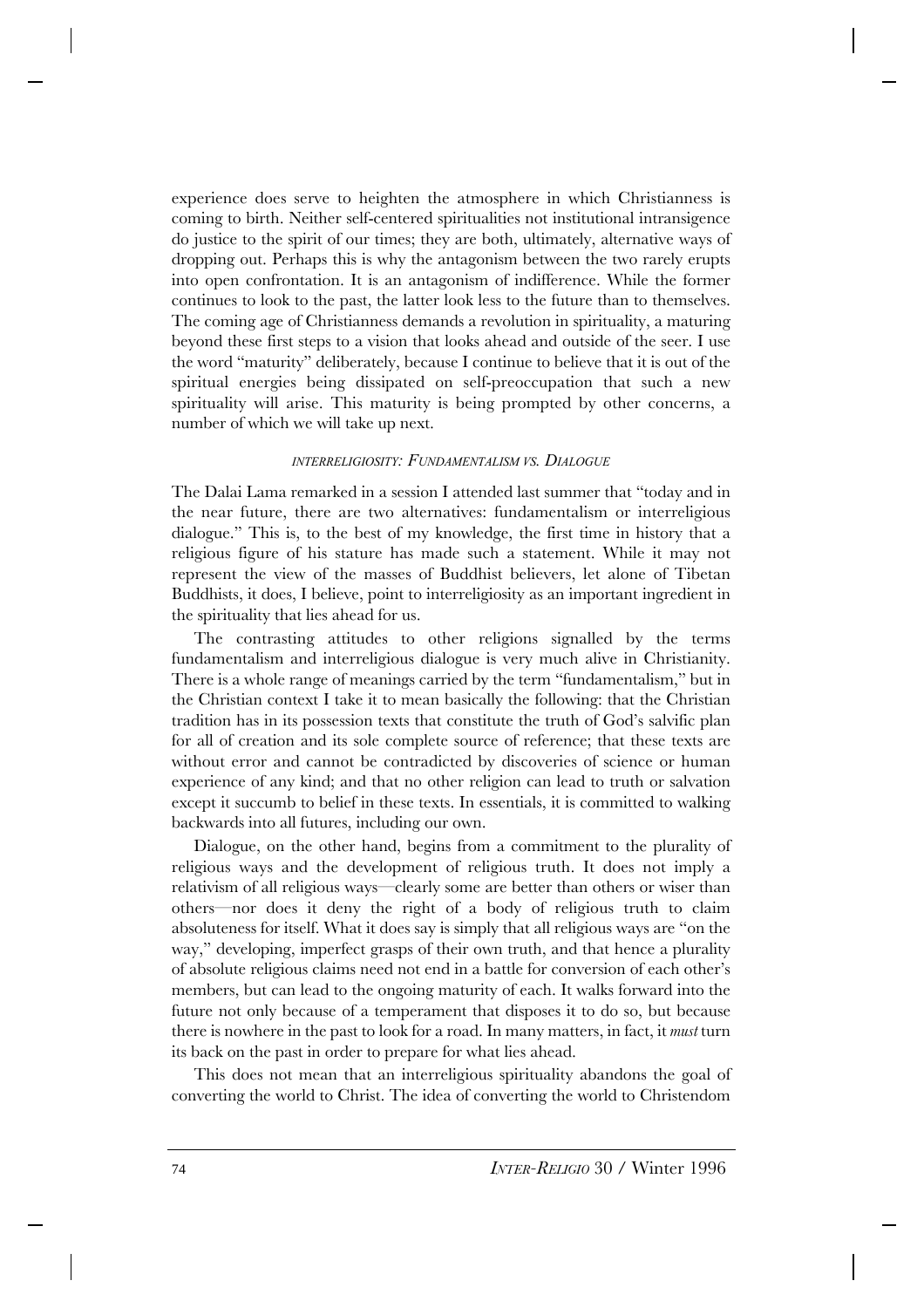or to the Christian religion may be an anachronism, but the hope of converting the world to Christianness is not. If dialogue takes place only at the level of turning theology towards the history of religions, of criticizing the narrow-minded, closed attitude of an earlier age, then it has not gotten beyond the vestibule of its responsibilities. The sacred task is that of mutual conversion, and this is a river in which current interreligious efforts have hardly gotten their feet wet. The world has now become mission territory for all religions, but we must not allow this to become like a market economy where some establishments reinforce themselves through the weakening of others. There are no "losers" in an interreligious world. But until we can redefine "winning," the work of building such a world in earnest cannot begin.

The clash of visions between fundamentalism and dialogue is not something restricted to the circle of church theologians. It is a matter of importance for the masses of Christianity, and the gains go far beyond intellectual advance. And it is out of this clash that the Christianity of the future is taking shape.

## *KNOWLEDGE: DOCTRINE VS. SCIENCE*

A third clash of visions within Christianity today has to do with the battle between doctrine and science for "true knowledge." This is a battle that has been with us since the rise of modern science, but it has only become a popular problem for ordinary believers in our own century with the spread of scientific education and dependence on science in the workplace. On this issue Christianity is clearly divided, and this is a division that really goes to the heart of Western culture today. The technological civilization we live in is based on science, but when it comes to matters of religion we still prefer to turn away from science into traditional theological formulations.

Walking into the scientific future with one's eyes on the religious doctrine of the past is, of course, a direct extension of religious fundamentalism. It views the revelations of the bible—and in the case of Catholicism, the pronouncements of church tradition also—as a standard for the advance of secular knowledge. But this is its weakest form. More dangerous still, and also more popular, is the view that after all religion does not have to do with the same subject matter as science. The world of "transhistorical" truth and "religious realities" transcend the advances of science and can never be challenged by it because science cannot have the tools to evaluate it. In both cases, religious knowledge keeps its gaze fixed on the past as the source of value and marches backwards into the future of Christianity. The problem is that when it comes to concrete moral judgments, the testing ground for all truth, the individual believer is left at a loss. Abstract doctrines floating in the air on the one hand, concrete fact weighing us down with their inevitability on the other.

But the schizophrenia cries out for a cure. One cannot depend on scientific knowledge for a livelihood, and then simply set it aside when it comes to matters of religion. The desire to escape this conundrum has given rise to comprehensive, "cosmic" visions of the most preposterous sorts that claim to accept all of science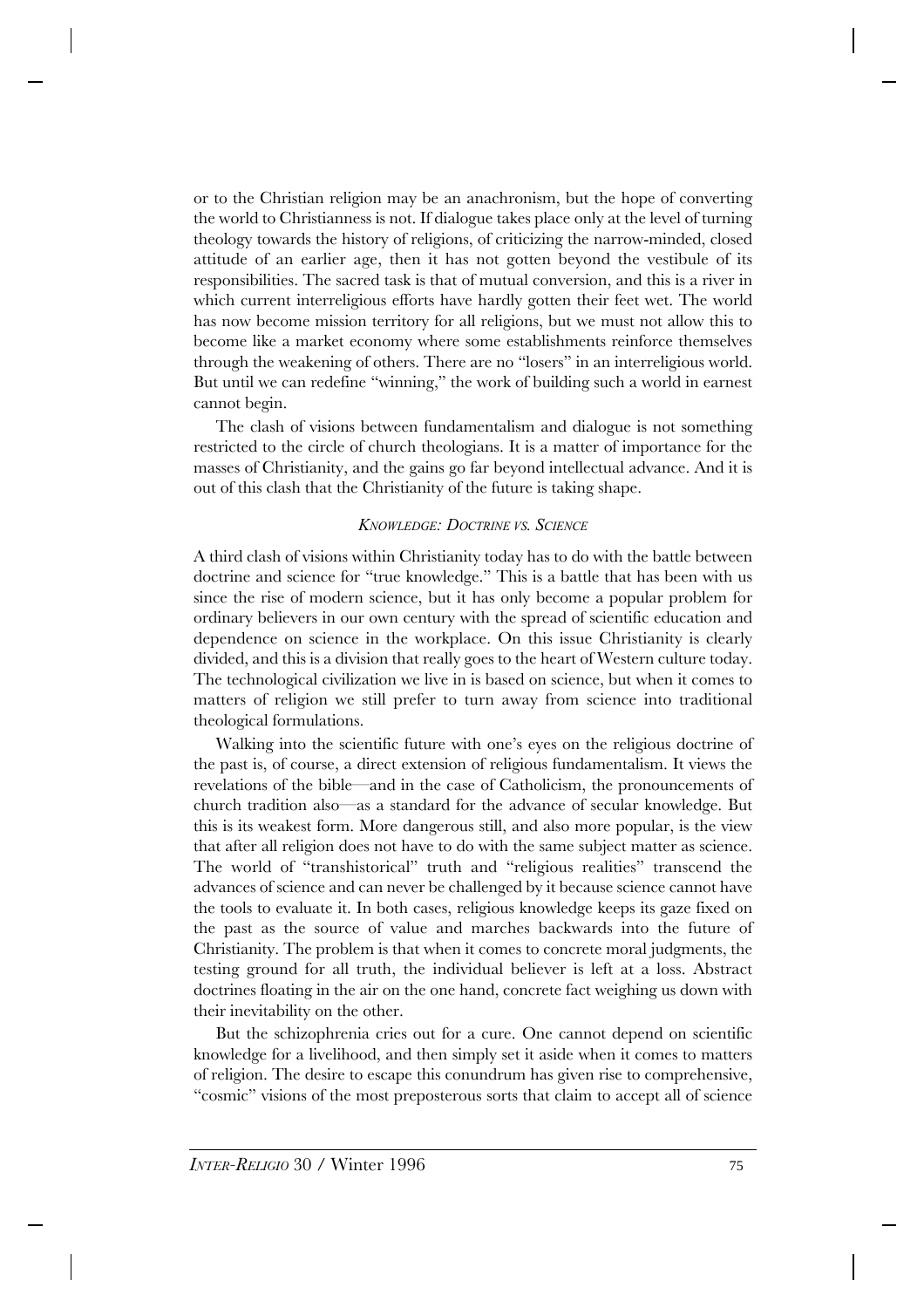and justify all of religion. They do so, of course, only by keeping clear of the rigors of both in order to create a kind of fairy-tale world that intellectual conscience cannot touch. The reasons for the success of such schemes are not entirely on the side of the new visionaries. Throughout this century, as science made inroads into traditional revealed truths, Christian churches of all stripes have taken a predominantly reactionary stance towards the scientific community. The reaction to evolutionary theory is still going on in parts of the fundamentalist world. And in the Catholic world, no less a brilliant science and religious thinker as Teilhard de Chardin was banished and his most important work condemned to be published only after his death. Today his thought is still a living inspiration for those who prefer to march forward into the future of Christianity. But even though his ideas have become part of theological training in Catholic seminaries across the world, official church theology has yet to catch up with the scientific revolution of the seventeenth century, much less with the still greater advances of our own age.

The more important result one expects from the clash is that somehow the teaching and person of Christ will guide our accumulating and use of knowledge, whatever its source, towards the good of all that lives. This requires a metanoia which, I believe, is another key ingredient in the advance towards Christianness. I cite Teilhard's words here, forbidden publication in the 1930's when they were written:

Our generation and the two that preceded it have heard little but talk of the conflict between science and faith; indeed it seemed at one moment a foregone conclusion that the former was destined to take the place of the latter.… After close on two centuries of passionate struggles, neither science nor faith has succeeded in discrediting its adversary. On the contrary, it becomes obvious that neither can develop normally without the other. And the reason is simple: the same life animates both.… For we are not human beings having a spiritual experience. We are spiritual beings having a human experience.<sup>5</sup>

Such a metanoia sees that the primary scripture is life in all its forms, that the bible, the Buddhist canon, the Koran on the one hand, and the deliverances of science on the other, are chapters of it. Christianity must never forget its obligation to convert science, but that conversion is not to a doctrine that sets up certain *facts* around which science has to work. The conversion must rather be to Christianness, which does not represent a rock-solid "base" judging what is true knowledge and what is not, but a kind of "dome," an uplifting that turns the eyes of the working scientist away from the matter at hand and towards the greater context of life.

### *CULTURE: PARTICULARITY VS. UNIFORMITY*

Finally, I would point to a clash of visions between those who see the universality of Christianity as the dominion of certain determined patterns, and those who see universalizing as a sacralization of the specific. Culture has become a weapon from which Christianity must learn to disarm itself. The churches of Asia, Africa, and Micronesia continue to set themselves up according to structures inherited from the West, and to train sacred ministers according to a class structure not only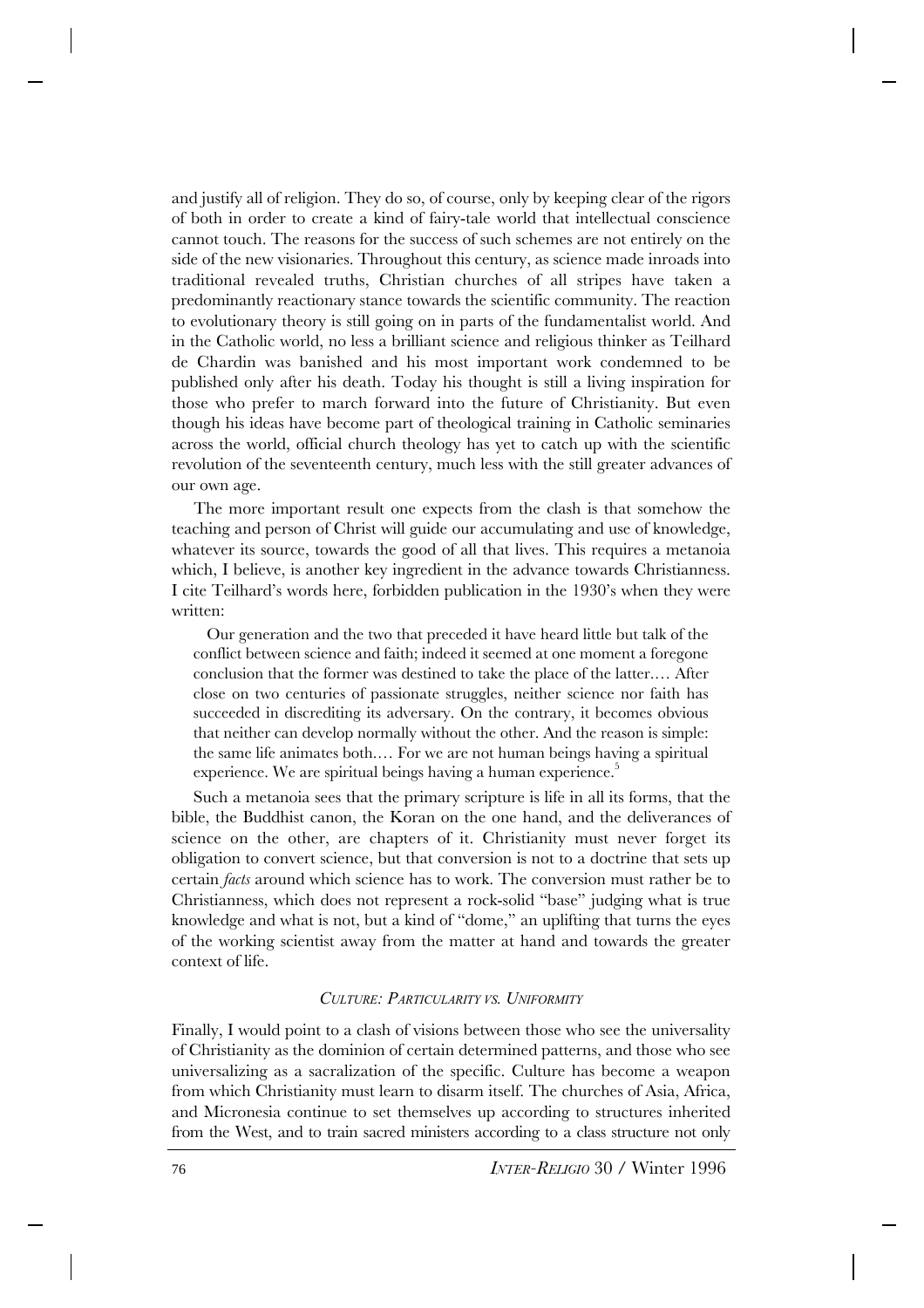several centuries out of date but from a history that has never been their own. The only explanation for the survival of such habits of thought is an unchallenged conviction of cultural superiority—be it conscious or unconscious—that is shared in by Christian leaders both in the West and outside of it.

This clash has produced so little in the way of concrete change from the central churches, as witnessed in the intransigence of the Vatican, that we find a generation of Christians growing up eager to take Christianity into their own hands and their own culture. In most cases, this leads to a breaking away from the official churches. If I am right and the spirituality of Christianness continues to take hold of more and more of the minds and hearts of Christians across the world, I suspect we will see more breakaway churches in the years to come. In the context of the clash between pluriformity and uniformity, this is almost inevitable.

Meantime within the official churches, the most forward-looking voices among the colonized Christians are still voices that rattle the chains of their captivity. Positive, creative responses are all too few. There are many, on the other hand, who see the "universality" of the church as a way of protecting the church from being swallowed up by the local culture, as for instance Protestantism was by Japanese militarism during the past war. But the fact that this "universalizing" is indelibly Western seems no more than a mild annoyance; indeed the otherness is welcomed, with the result that the impact on local cultures is minimized. In their case, walking backwards into the future, means keeping one's eyes on the West, the countries from which Christianity first arrived. Walking forwards means taking Christianity where it has not yet gone—into the soul of culture of another religious background.

#### **CONCLUSION**

The conflicts I have pointed to above are very real, and the usual way of drawing the antagonisms—evangelicals and fundamentalists on the one side and liberal theologians on the other; Vatican curia on the one side, grass-roots communities on the other—is not mere fiction. Still, it has been my aim to cut across these usual divisions in order to suggest a clash of visions between those obedient enough to the age to hear (ob-audire) what it has to say, and those deaf to it.

Why should we listen to the age? Is it not all wrong, after all? Does religion not always have to stand against the saeculum now that our experiment with Christendom has been proven a disaster?

But the saeculum is never purely secular but always has its religious side—a kind of secular religiosity—and therefore prompts another set of questions in reply. Do not all religions believe in a kind of higher inspiration that transcends structures, individuals, and reason? If so, how are we to know about this except through individuals who take the trouble to think rationally about it? And how can it make a difference except people reorganize themselves around it in some way? Surely we need the counterbalance of looking for a positive *yearning* behind the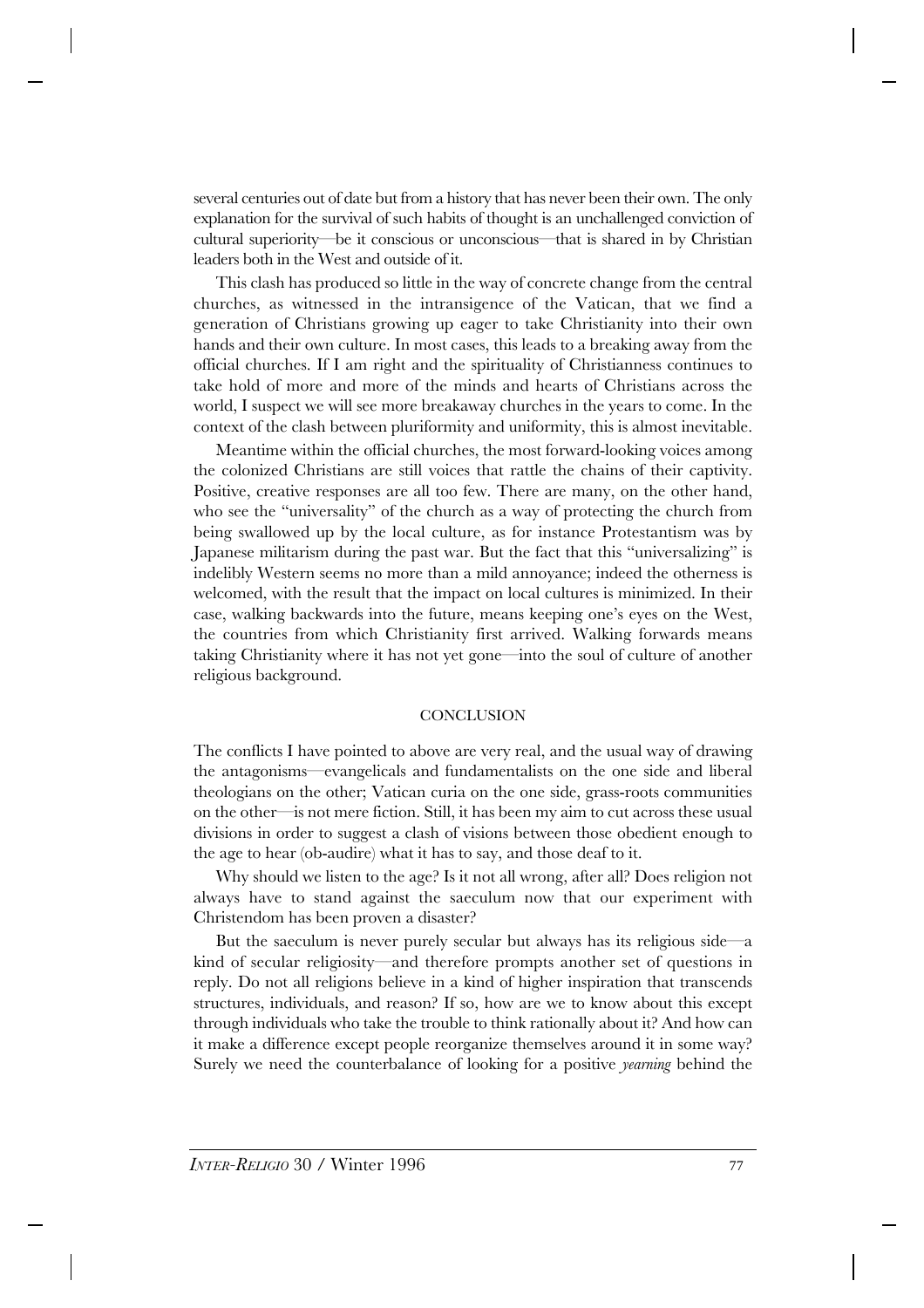secularism of the age.

I remember many years ago being called into the office of the president of Nanzan University, Johannes Hirschmeier, to consult on some matter or other. After completing our business we sat down for a cup of tea and at one point he opened his wallet and read out the following passage to me:

Fathers grow accustomed to descend to the level of their sons and fear them, and the son is on a level with his father, having no respect or reverence for either of his parents. And this is his freedom. And foreign residents are equal with ordinary citizens and citizens with foreign residents, and visiting foreigners are as good as either of them…. Teachers fear and flatter their students, and students despise their teachers and tutors; there is no distinction between old and young; the young man is on a level with the old and is ready to compete with him in word or deed; and old men condescend to the young and are full of pleasantry and gaiety; fearing to become morose and authoritative, they adopts the manners of the young.… And of course we cannot forget to mention the liberty and equality of the sexes in relation to either other. $^6$ 

He asked what I thought of it and I remarked that I was rather astonished to find a university president, whose influence weighs heavily on the young people entrusted to his care, carrying something so negative around with him. He laughed and told me I ought to know better. The passage had been photocopied from a page of Plato's *Republic,* and he kept it wherever he went in order to remind himself that so many of the problems advertised to us as new and unique to our time or our culture—and which we devote so much effort and thought to—are as old as human society itself, and must not derail our consciences into thinking we have grasped the real spirit of our age when we have only spent ourselves on the peripherals. Although our opinions differed on a great many things, the surprise was sobering. To this day, when I meet a university president, I cannot help but wonder if the only things he carries around in his wallet is his credit cards and money.

I believe the Dalai Lama is right about the need to choose between fundamentalism and dialogue, but I also believe that, in the Christian world and perhaps in the Buddhist as well, this choice belongs to something greater that is happening to our age—something that inspires sensitive spiritual leaders to say such things, something that nudges closed institutions of good will, almost against their will, to open up. And that something, that "spirit" must be named holy as we step into the next century. Otherwise, I see no way that we can face the great moral challenges posed to us by the megalopolis, the globalization of poverty, the dwindling protection of human rights, and the trashing of as much of the cosmos as our civilization can get its hands on. These are not in themselves religious problem, but they *are* problems for religion. Their appearance must not be used to justify turning us away from our age and back to old modes of thought. They are rather the final test of how holy our spirit will turn out to be.